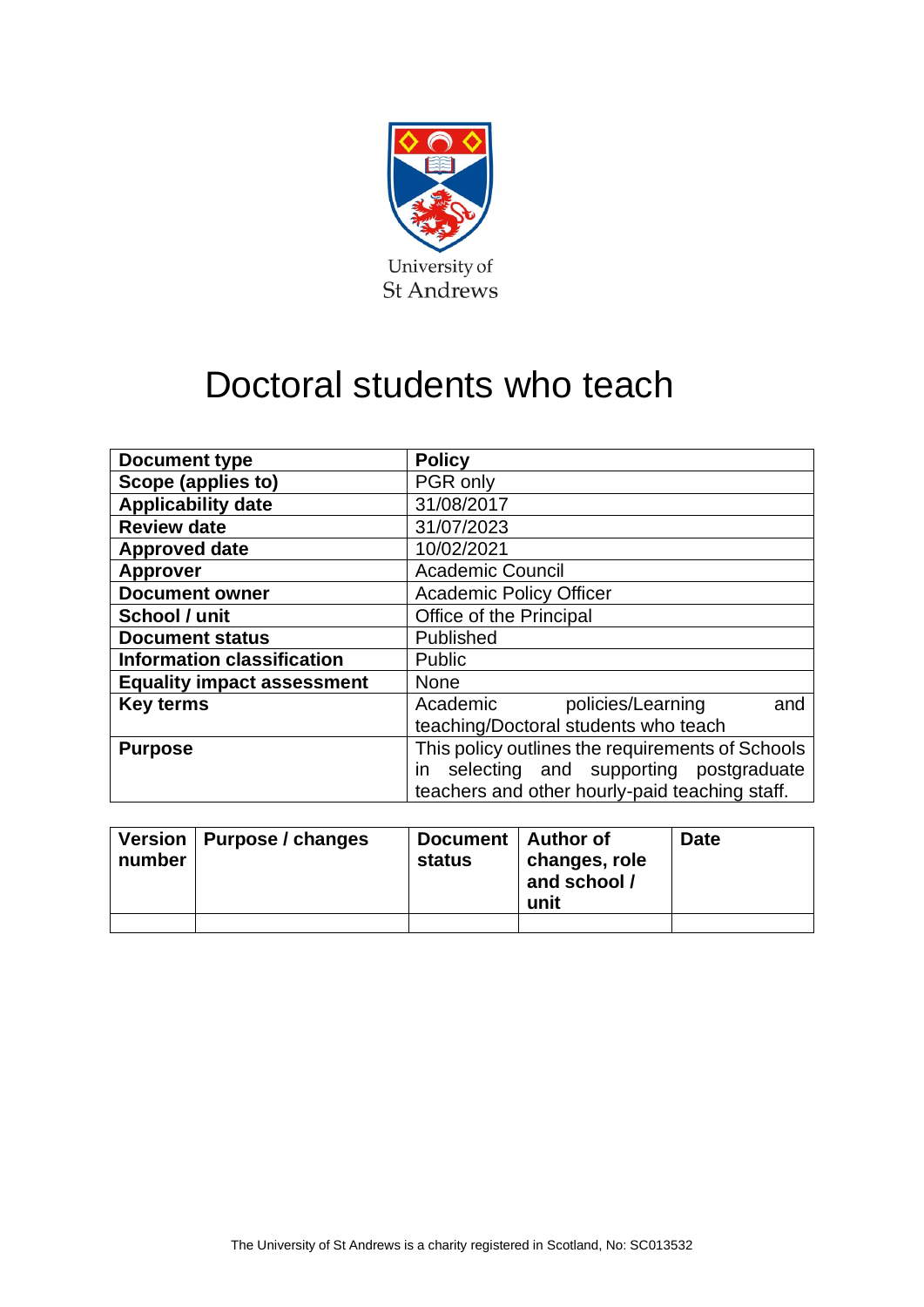# **UNIVERSITY OF ST ANDREWS POLICY ON DOCTORAL STUDENTS WHO TEACH**

The opportunity to participate in teaching can be a valuable experience for doctoral students, allowing them to develop additional skills that will be useful in a wide range of careers. This policy outlines the requirements of Schools and the University in terms of selecting and supporting postgraduate teachers and all other hourly-paid teaching staff. The policy begins with a list of key points, each of which is explained in more detail later.

- 1. **Scope of Duties**: Doctoral students may routinely teach and mark coursework at sub-honours level. There are certain restrictions regarding doctoral students teaching and/or marking at 3000/4000 level. They should not normally teach at 5000 level. Doctoral students on hourly paid contracts should not co-ordinate, convene or teach modules independently.
- 2. **Limits on Teaching Time**: The School must ensure that teaching and marking responsibilities will not endanger the prospect of a student completing a degree programme within the time set by the University and funding agencies. In addition, external regulatory requirements must be adhered to (e.g. restrictions placed on paid employment by UKVI or external funding bodies).
- 3. **Selection Process**: Schools must have a clear process in place for selecting postgraduate teachers, with selection criteria published in advance. When offering teaching opportunities Schools must use Templates 1 and 2 below.
- 4. **Initial Training**: Before a doctoral student begins teaching, the School must confirm that they have completed all [mandatory training courses.](https://www.st-andrews.ac.uk/ceed/research-postgraduates-teach/) The School must provide an induction for all doctoral students who are teaching in the School for the first time.
- 5. **Ongoing Support**: Schools must ensure that all postgraduate teachers have a mentor and receive appropriate development and support throughout the period of teaching, including instruction in effective and appropriate marking.
- 6. **Monitoring Performance**: Schools must monitor and provide feedback to postgraduate teachers on their teaching and marking performance. Marking by doctoral students must be second-marked or moderated by sample (see policy on *[Assessment: Marking and Standard](https://www.st-andrews.ac.uk/policy/academic-policies-assessment-examination-and-award/assessment-marking-and-standard-setting.pdf)  [Setting](https://www.st-andrews.ac.uk/policy/academic-policies-assessment-examination-and-award/assessment-marking-and-standard-setting.pdf)*).
- 7. **Evaluation by Postgraduate Teachers**: Postgraduate teachers must have the opportunity to provide their views on the modules on which they have taught, and to give feedback on the support and development they have received in that role.

The policy should be read in conjunction with the following **Templates.** These resources can be edited to some extent to customise them to the needs of each School (e.g. adding local role titles), whilst ensuring there is a consistent approach to supporting postgraduate teachers across the University.

- 1. [Application Instructions](https://www.st-andrews.ac.uk/assets/university/education/documents/strategies-and-policies/teaching-position-application.docx) *mandatory*
- 2. Postgraduate Teaching: [Expectations & Responsibilities](https://www.st-andrews.ac.uk/assets/university/education/documents/strategies-and-policies/expectations-responsibilities.docx) *mandatory*
- 3. [School Induction Checklist](https://www.st-andrews.ac.uk/assets/university/education/documents/strategies-and-policies/school-induction-checklist.docx) *optional*
- 4. Module Description Document: [Arts version](https://www.st-andrews.ac.uk/assets/university/education/documents/strategies-and-policies/arts-module-description.docx) *optional*
- 5. Module Description Document: [Science version](https://www.st-andrews.ac.uk/assets/university/education/documents/strategies-and-policies/science-module-description.docx) *- optional*
- 6. [Postgraduate Teacher Feedback Prompts](https://www.st-andrews.ac.uk/assets/university/education/documents/strategies-and-policies/teaching-feedback-prompts.docx) *– optional*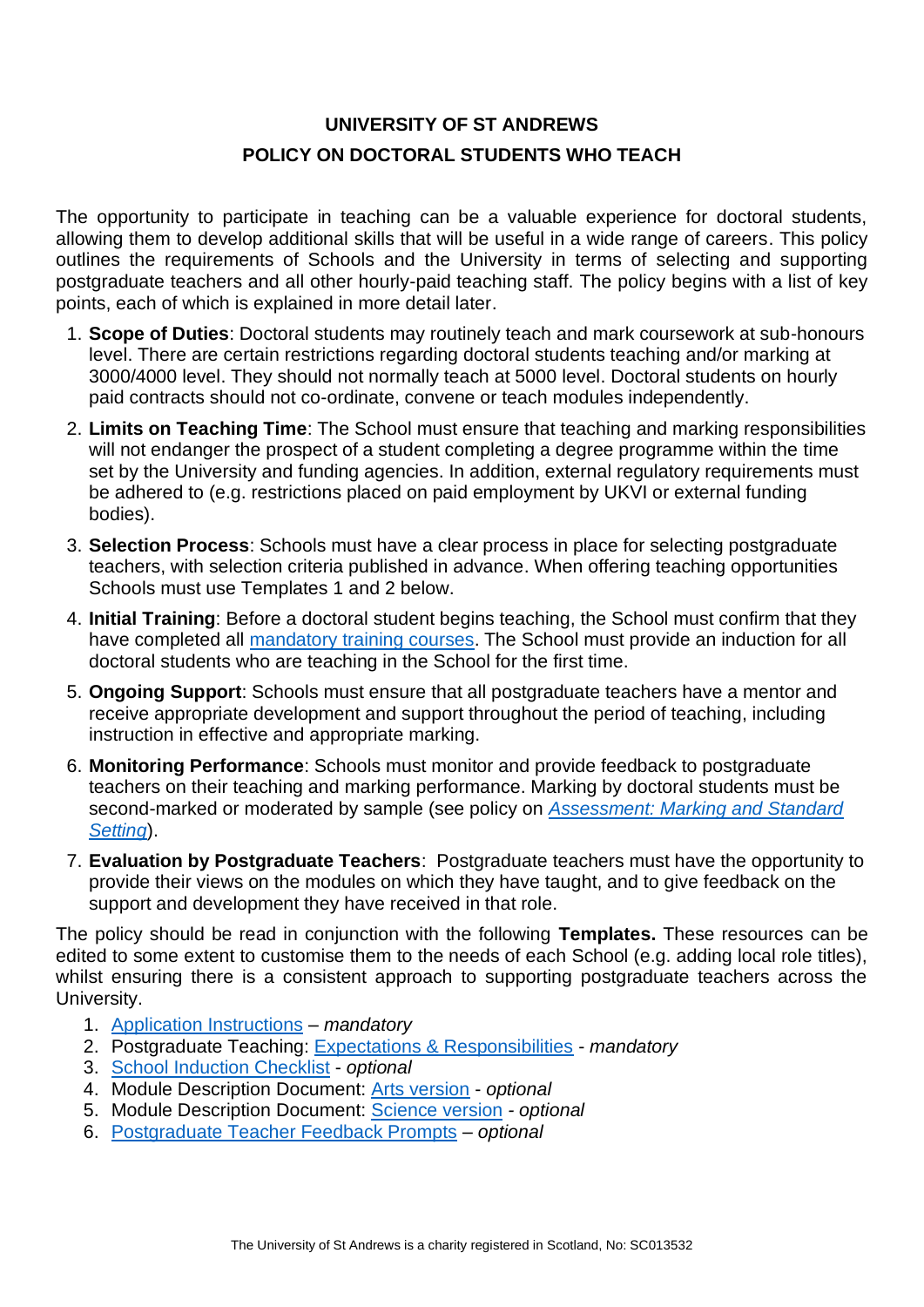#### **1. Scope of Duties:**

Doctoral students who are contracted for teaching and assessment duties must be paid the appropriate standard hourly rate (see [Pay rates and arrangements for hourly paid casual teaching](http://www.st-andrews.ac.uk/staff/policy/hr/hourlypaidcasualteachingstaff/)  [staff\)](http://www.st-andrews.ac.uk/staff/policy/hr/hourlypaidcasualteachingstaff/). Any contract for such work should be agreed with the Head of School in advance of the performance of the duties. If there are no contractual obligations to teach, doctoral students cannot be compelled to undertake any teaching or marking duties.

Doctoral students can:

- Routinely give tutorials and seminars;
- Assist in lab/practical demonstration classes;
- Mark coursework and exams at 1000 and 2000 level;
- Teach and/or mark at 3000 and 4000 levels subject to the requirements noted below.

Doctoral students should not:

- Be responsible for regularly setting tutorial topics;
- Develop essay questions;
- Be routinely expected to put in more time preparing for a tutorial than they are paid for;<sup>1</sup>
- Co-ordinate, convene, or teach modules independently at any level;
- Normally teach or mark work at 5000 level.

Requests for exceptions to these constraints must be submitted to the Dean of Learning and Teaching for approval. If a School is in doubt about the possibility of allowing teaching and/or assessment by a doctoral student, specific cases should be discussed with the Dean of Learning and Teaching. This would include employing an MPhil student.

Doctoral students may only undertake **teaching** at 3000 and 4000 level when:

- Permission has been granted by the Director of Teaching;
- The doctoral student has previous teaching experience or relevant practical skills and knowledge;
- The total teaching by doctoral students is ≤30% of the total taught contact hours for the module;
- There is close oversight by the module coordinator.

Doctoral students may only undertake **marking** at 3000 and 4000 level when:

- Permission has been granted by the Director of Teaching;
- The doctoral student has been involved in the teaching of the content being assessed (e.g. delivering a lab practical);
- A clear marking schema and guidance are provided;
- Assignments marked by doctoral students comprise no more than 30% of the final module grade;
- There is close oversight by the module coordinator.

Doctoral students may only undertake **teaching** or **marking** at 5000 level when:

- All of the above conditions are met, and;
- An exception has been granted by the Dean of Learning and Teaching;

 $<sup>1</sup>$  It is recognised that those new to tutoring/demonstrating, or those who chose to work outside their</sup> specialist subject area, may initially require more preparation time. This does not justify additional paid hours. This also applies to tutors/demonstrators who chose to do more in depth preparation because it benefits their own professional development.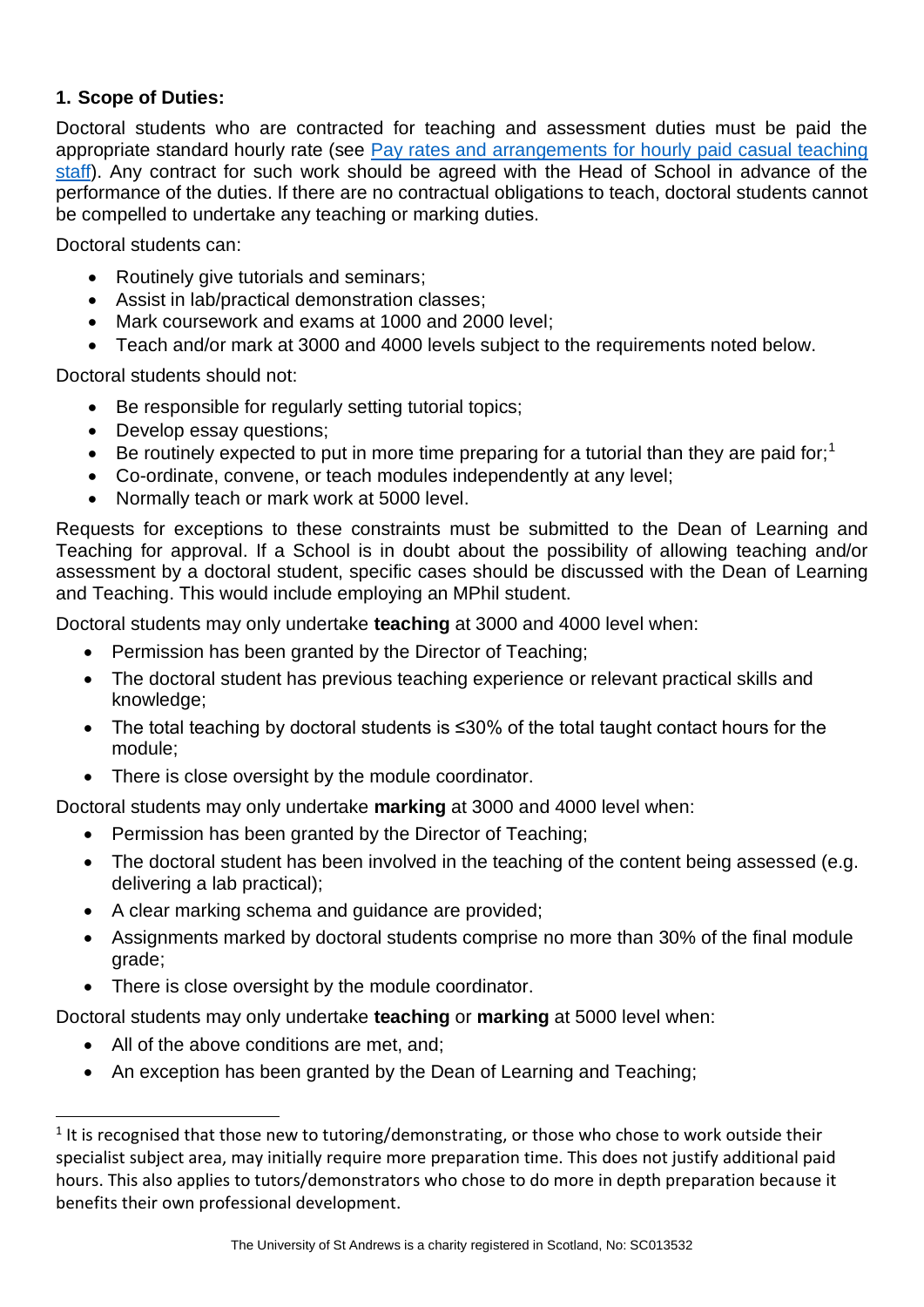• The topic being taught and/or assessed is closely related to the doctoral student's own research studies.

Doctoral students will not usually deliver lectures but when it is appropriate to a module (by virtue of the student's research specialism) it is permissible for doctoral students to give an occasional "guest" lecture.

# **2. Limits on Teaching Time:**

The School must ensure that teaching and marking responsibilities will not endanger the prospect of a student completing a degree programme within the time set by the University and funding agencies. The number of hours spent on teaching, marking and preparation should not normally exceed the appropriate amount of time a student may spend on non-academic work in a working week. For a full-time student, this would amount to no more than half of their working week. In addition, external regulatory requirements must be adhered to, such as restrictions placed on paid employment by external funding bodies or UKVI (consult the [International Student Advisor](mailto:emailto:advint@st-andrews.ac.uk) for advice).

When allocating teaching and assessment duties care should be taken to ensure the weekly workload is reasonable and will not be so great as to have a negative impact on a doctoral student's research. Supervisors should be notified of any paid teaching or assessment work to be undertaken by their doctoral students. While it is not expected that a supervisor would prevent their student from teaching, they do retain the right to raise concerns with the student and DoT (or named delegate) if they feel the requested or allocated teaching load may jeopardise the student's progress. Additional factors may be taken in to account when assigning teaching responsibilities such as the student's progress record.

#### **3. Selection Process:**

Schools should seek to appoint doctoral students who will be committed and enthusiastic, have sufficient knowledge of the subject to be taught and appropriate communication skills. Schools may determine their own criteria for selecting postgraduate teachers and allocating teaching and assessment duties but these must be communicated to potential applicants in advance.

When advertising teaching opportunities, Schools must provide potential applicants with appropriately customised versions of Templates 1 and 2. Some elements can be edited to make them School-specific (e.g. adding local role titles), but the use of standard templates by all Schools will ensure that there is a consistent approach to supporting postgraduate teachers across the **University** 

- *Template 1 Application Instructions*: Provides all the necessary information required by University policy and the School to make an informed choice about applicants.
- *Template 2 Postgraduate Teaching: Expectations & Responsibilities*: Postgraduate teachers, and the academic staff that support them, have clear and shared expectations of roles and responsibilities as required by this policy.

It is essential that Schools provide details for each module about the approximate time demands required for class preparation, teaching, office hours and marking, and any particular skills required to teach on the module. Skills developed by teaching on a module should also be outlined. Schools may use the optional Module Description Documents (Templates 4 and 5) for this purpose, or may have an alternative procedure for providing this information.

### **4. Initial Training:**

The University requires that doctoral students employed to teach or assess receive appropriate development for this purpose. This relates to their involvement in such activities as: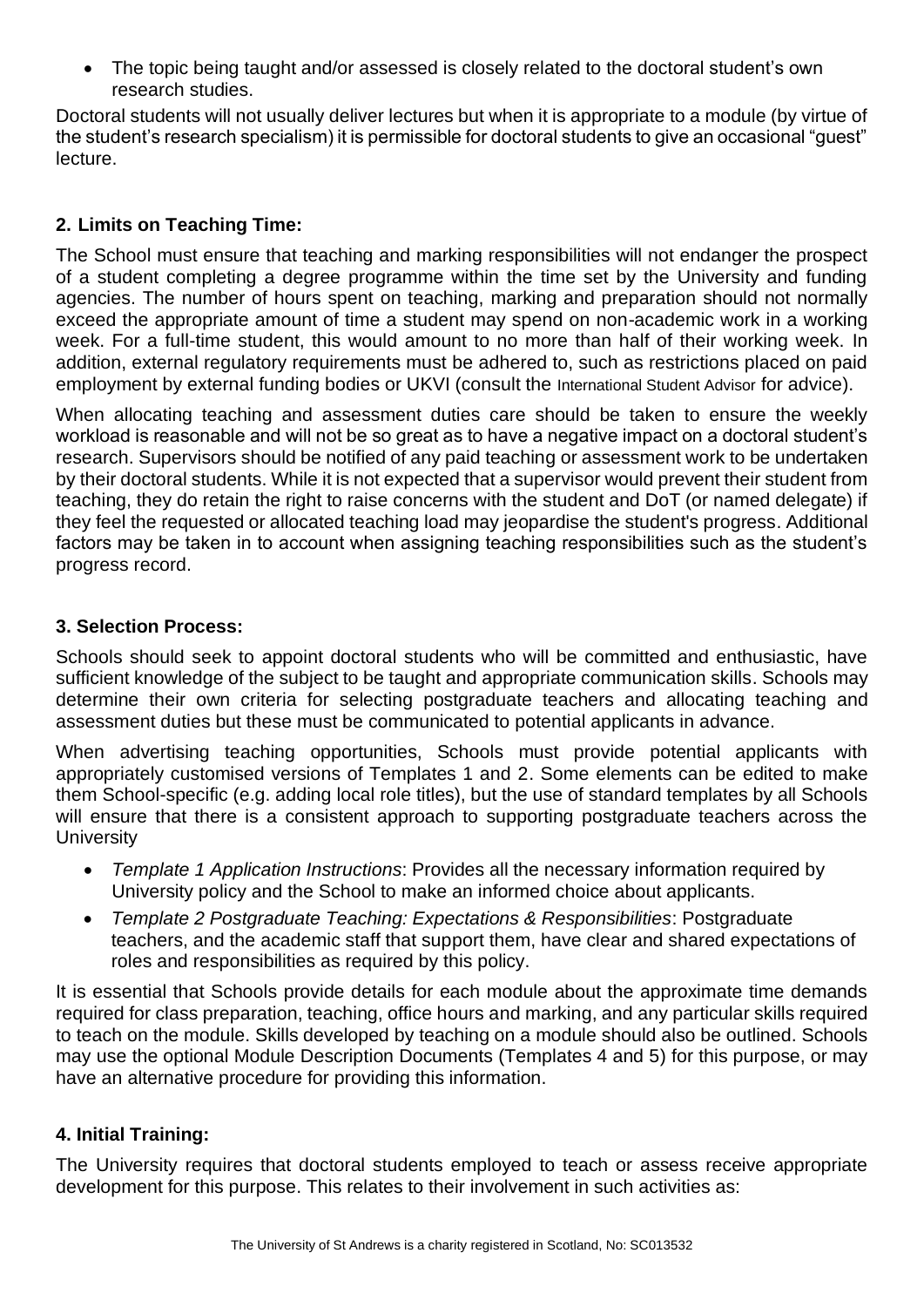- Occasional lecturing
- Seminars and tutorials
- Workshops
- Laboratory and other practical classes
- Dissertation project support
- Assessment and marking

# Training delivered centrally:

Doctoral students must complete three mandatory training requirements before engaging in teaching related activities:

- Two face-to-face courses from [CEED](https://www.st-andrews.ac.uk/ceed/research-postgraduates-teach/) (on Tutoring/Demonstrating and Assessment & Academic Misconduct);
- The online course on [Diversity in the Workplace;](http://www.st-andrews.ac.uk/hr/edi/training/staffonline/)
- The online course TGAP (part of matriculation).

Schools are responsible for checking that students have completed the above training requirements before any teaching contract is issued. Where an individual's existing competence in teaching can be clearly demonstrated (e.g. appropriate prior accreditation or experience), they may apply to CEED for exemption from certain elements of the courses (this is not guaranteed).

### Training delivered within the School:

The School must provide a local induction for all new postgraduate teachers, as well as appropriate training and support throughout their time teaching. This induction might be delivered simultaneously to all new postgraduate teachers in the School, to cohorts of tutors/demonstrators on a single module, or on a one-to-one basis, as best suits the needs of the School. It is the responsibility of the Director of Teaching (or other delegated person) to ensure that all new postgraduate teachers have received an induction (see the "School Induction Checklist"). The induction must cover the following at a minimum.

- If there are multiple tutors/demonstrators on the same module, they should be introduced to each other.
- Identify and, if possible, provide an introduction to key staff: e.g. DoT, AMO, DoPG, PG Secretary, Office Manager, year co-ordinator.
- Explain contracts and pay and identify the person in the School who is responsible for this. Remind postgraduate teachers who are on a Student Visa that they can work no more than 20 hours per week in any form of employment.
- Clarify who the tutor/demonstrator should contact if they have concerns about a student (e.g. aggression, health issues, suspected misconduct); which issues should they deal with themselves, which should they refer to staff to deal with?
- Explain key deadlines, such as turnaround time for reporting grades.
- Explain marking scales used in the School, and how marks are reported (e.g. do tutors upload grades to MMS themselves, or submit them to the module co-ordinator?).
- Describe how feedback is provided for students (e.g., is it distributed via MMS, in tutorials?).
- Discuss the recording and reporting of attendance at tutorials/labs.
- Explain how extensions are granted; how penalties for late work and exceeding word count are applied.
- Explain self-certification of absence.
- Explain academic alerts (are tutors/demonstrators expected to issue them?).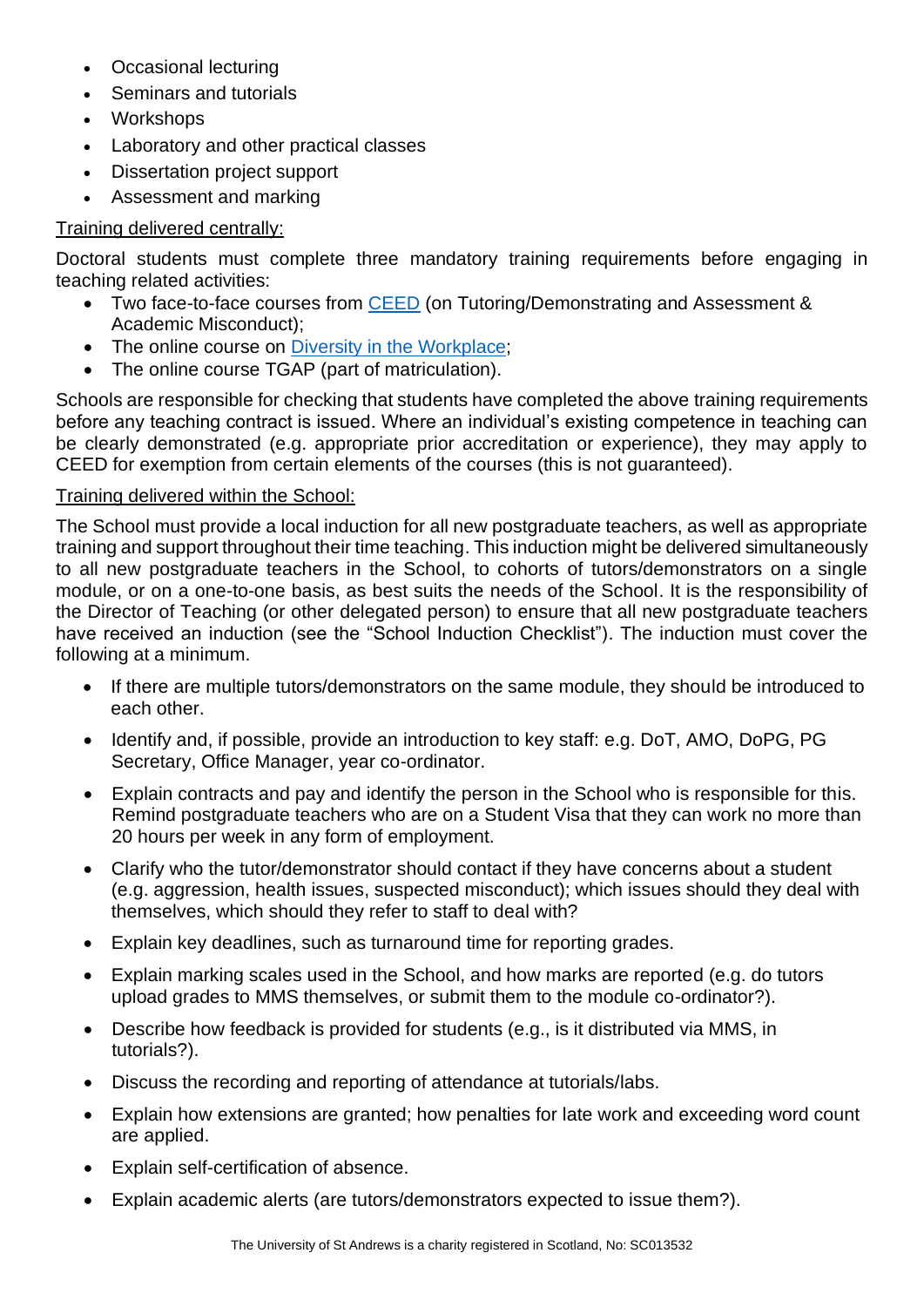• Provide a brief introduction to any software (e.g. Moodle, MMS) and *how* they are expected to use it.

Schools may provide this information via a combination of face-to-face sessions and a Postgraduate Teacher handbook (see optional templates).

#### **5. Ongoing Support:**

#### School Mentor:

Every postgraduate teacher must be assigned a mentor to support them in their teaching role, who will:

- Provide a recognised point of contact in the School.
- Advise on subject-specific aspects of teaching and learning, including suggestions for how to engage students and structure tutorials or lab classes.
- Observe and comment constructively upon the postgraduate teacher's performance, or ensure that this is done by another experienced teacher.

How the mentor role is implemented may vary. It may be done by the Director of Teaching, by the module co-ordinator, or by individual academics leading lab classes for particular demonstrators. What is essential is that postgraduate teachers always have an experienced staff member who they know will be willing to answer their questions about teaching and marking.

#### Support for Marking:

All new postgraduate teachers that will be marking written work (e.g. essays, lab reports, short answer questions, exam scripts) must be given a clear explanation of the marking scale used within the School. They must be given guidance on time-scales, rules on extensions, late work, etc. as noted in the *School Induction Checklist*. They must be provided with a clear marking scheme and/or grade descriptors for each piece of work they are marking, and be reminded of how to provide effective formative feedback. Postgraduate teachers who undertake marking should be supervised by an appropriate member of staff (e.g. module co-ordinator or Director of Teaching).

Before marking student work for the first time, all new postgraduate teachers must receive some form of **marking practical**.

- If multiple postgraduate teachers are used on the same module, they should all participate in the same marking practical (as far as possible).
- At minimum this might entail the module co-ordinator explaining in detail the kinds of responses to expect for particular questions/assignments, and providing examples of previous work to review and discuss.
- Where possible, the practical should involve postgraduate teachers being given two or three pieces of student work from previous years of different quality (e.g. fail, 2:2, 1st), without being told what mark the work originally received. After marking individually they should compare the marks they awarded and discuss any variation, and then discuss with whoever is facilitating the marking practical what marks were awarded originally, and why (i.e. how were the grade descriptors applied?).

#### **6. Monitoring Performance:**

Schools must formally monitor and provide feedback on the teaching and marking performance of postgraduate teachers (the optional Postgraduate Teacher Feedback Prompts template is available for this purpose). If possible, postgraduate teachers should receive feedback on their teaching at